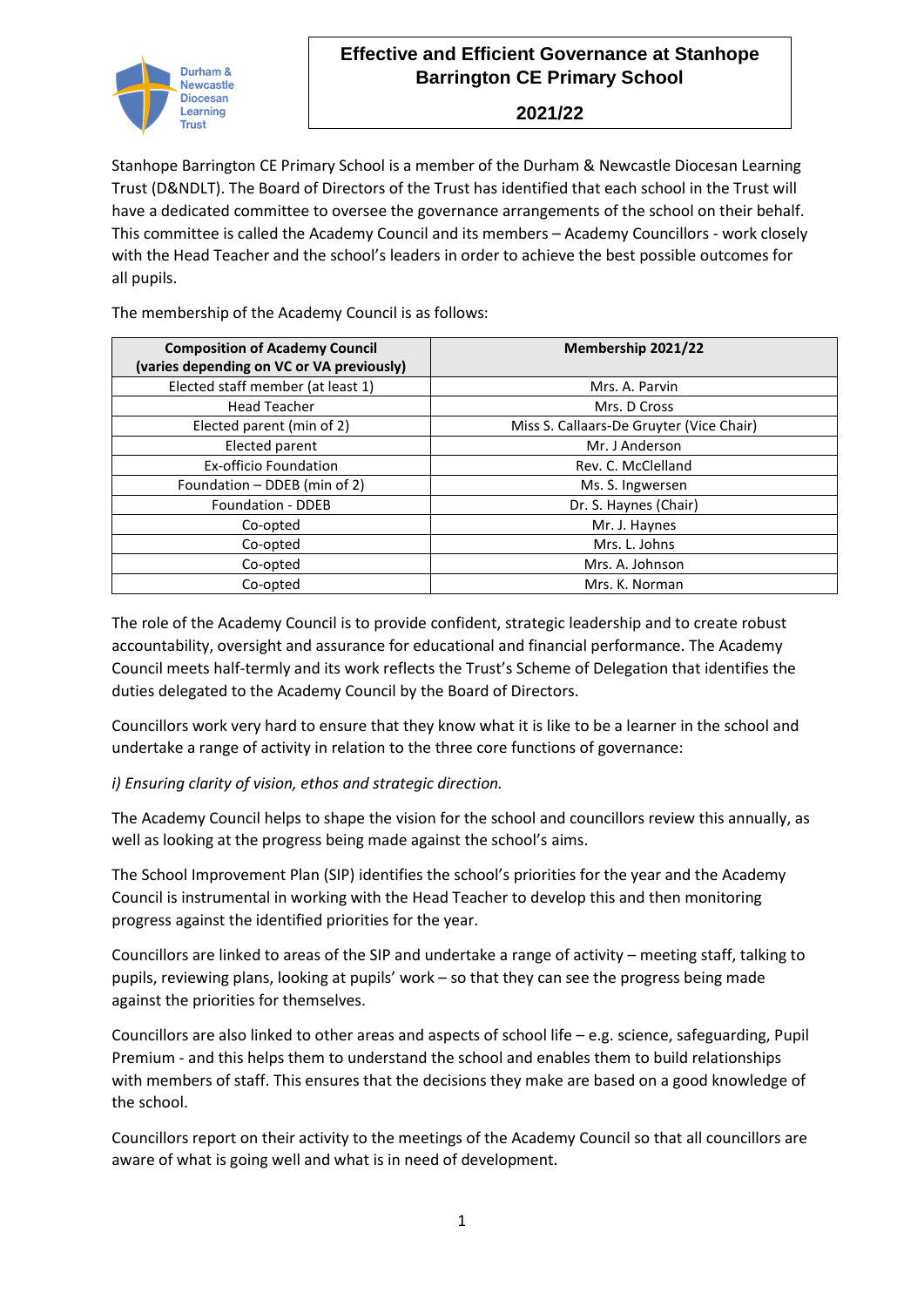

# **Effective and Efficient Governance at Stanhope Barrington CE Primary School**

#### **2021/22**

Councillors also identify and then manage any risks that might impact on the outcomes achieved by the school.

*ii) Holding school leaders to account for the educational performance of the organisation and its pupils, and the performance management of staff.* 

Councillors act as critical friends to the Head Teacher and are always striving to ensure that the school is doing the best it can for every pupil.

Councillors look at the information provided by the school on the progress and attainment of pupils and challenge the Head Teacher when performance appears to be uneven or inconsistent. They ask about the organisation of the curriculum and the quality of teaching in the school. They make sure that the school has a robust system in place for the performance management of staff. Councillors rely on the Trust to undertake the performance management of the Head Teacher on their behalf.

Councillors look at a range of external data and information to see how their school compares to local and national benchmarks. They also look at the reports of external partners about their school so that they have as wide a view as possible of how their school is performing.

*iii) Overseeing the financial performance of the organisation and ensuring that money is well spent for the benefit of all pupils.*

Councillors are involved in discussion about the projected budget for the year but the final decision on the school's budget is taken by the Board of Directors. Councillors then receive regular updates on the progress of the budget for the year and challenge where there appears to be variations in what has been spent compared to what was expected to be spent.

Councillors also receive information about the school's plan for spending its Pupil Premium grant and PE and Sport grant. The school provides regular updates on the impact of these plans to meetings of the Academy Council.

### Impact of the work of the Academy Council

The school has a clear vison for the future that is understood by all members of the school community. Councillors know their school well and are clear about the school's priorities for improvement. Budget spending is closely linked to these priorities and councillors' challenge and support in meetings helps to ensure that the school has a clear focus on the best possible outcomes for every learner. Councillors ensure that staff and pupils have a safe and secure learning environment. Councillors have worked hard to support the Head Teacher and staff during the current pandemic in making sure the school is safe for those pupils who have attended.

As well as attending business meetings of the Academy Council, councillors also attend regular training and development sessions. These relate to either the development of the Academy Council as a whole or to the personal development of individual councillors. All councillors are expected to undertake a two-year cycle of Trust-identified training. Councillors can also access on-line training as members of the National Governance Association. Newly appointed councillors receive a planned programme of induction support.

The Academy Council is always trying to improve what it does and an annual self-evaluation takes place at which councillors decide, in terms of governance, what has gone well during the year and what the areas of focus need to be for the following year. This is based on the criteria for effective governance identified in the *Governance Handbook* (DfE).